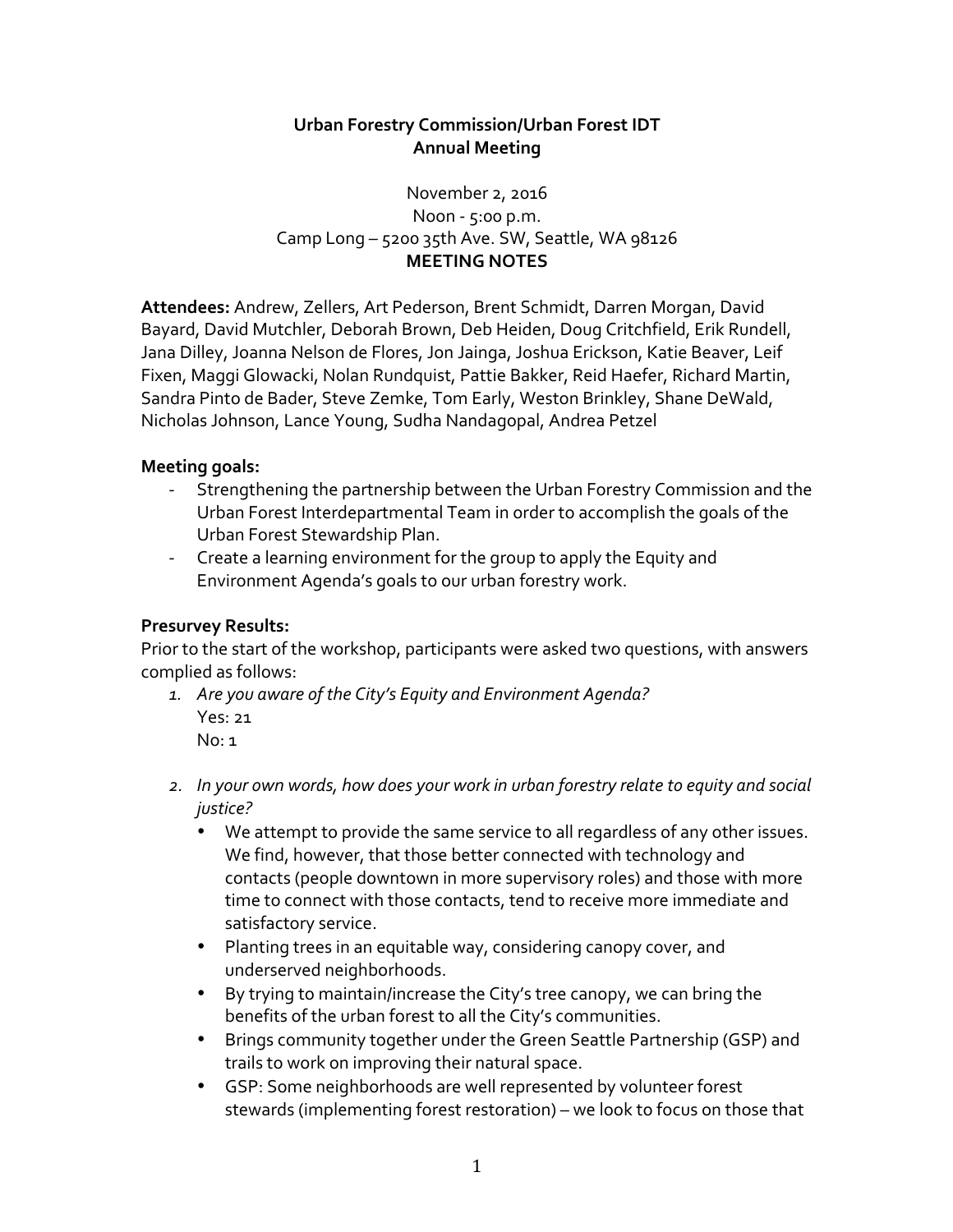are not currently represented and also seek to diversity the roster of stewards and other volunteers.

- Access to healthy public places differs by neighborhood/community.
- Equitable distribution of healthy canopy cover.
- Work to update right of way (ROW) manual design, standards applicable to all ROW land @27% total land base enables SDOT to utilize jurisdiction to equalize public health benefits and land value citywide.
- It's important to ensure our urban forestry services are equitably distributed among all residents. We need to do a better job at engaging Equity and Environment Initiative (EEI) groups.
- Much of my work is focused on connecting different communities and building lines of communication and ultimately understanding all leading to increased common ground.
- Ensuring all parts of Seattle realize the benefit of trees, and advocating for policies that take equity issues into consideration.
- Make sure everyone receives the benefit of trees and has equitable access to nature and a healthy urban forest.
- Try to ensure all communities treated equally in terms of the size and maintenance of trees.
- Development Reviewer awareness of the issues when raised and when plans and codes are developed.
- We do targeted projects, rehab, and maintenance across Seattle, with a focused eye on serving and giving voice to underserved communities.
- Directly. As a department of City government, we are obligated to serve all constituents, and knowing that American institutions are inherently subject to institutional, structural, racism we are obligated to address equity issues.
- EEA for urban forestry is appropriating maintenance and planting efforts throughout the city in an equitable way.
- SCL works across the city's neighborhoods. We strive to provide a high level of customer service across the city and respond proactively to issues in historically underserved populations.
- Urban forests provide benefits to adjacent communities and therefore should be distributed equitably throughout a city to work towards social justice.
- As an urban forestry commissioner, I work to ensure that projects and policies affecting the urban forest benefit all communities in the city, especially within each community.
- I work directly with young people of diverse backgrounds to help develop linkages between the natural world and cities and the equity and social justice implications.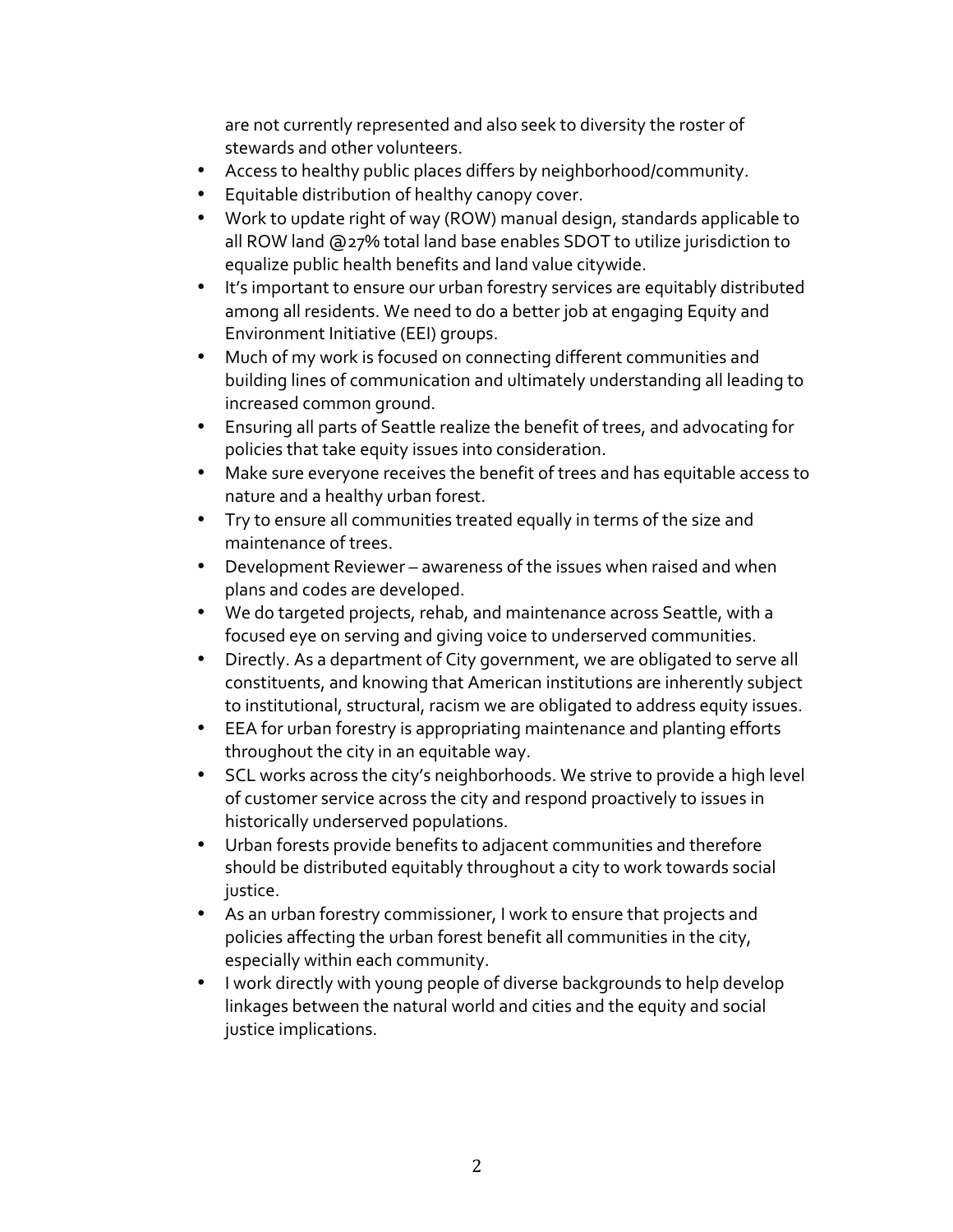### **Equity and Environment Agenda:**

Presenter/Facilitator: Sudha Nandagopal, Office of Sustainability and Environment The Equity and Environment Agenda (EEA) was released in April of this year after an extensive outreach process to communities of color. The intent of the EEA development process is to build support for an environmental movement about people and communities with sustained change for the long haul, and to counter the mainstream environmental narrative by using storytelling and art and creative opportunities to bring new ideas. The EEA process also focuses on the need to build community capacity, and not burdening communities with constant outreach needs from the City

The four goals of the EEA are:

- 1. Healthy environments for all.
- 2. Jobs, local economies and youth pathways.
- 3. Environmental narrative and community leadership.
- 4. Opportunities for government, environmental organizations, community and philanthropic leadership.

### **Questions from Participants:**

Question: Are there still opportunities for City staff to engage with the Community Partners Steering Committee?

Answer: Not really, that was set up to quide the development of the EEA, but there will be Environmental Justice Committee up and running in 20 17.

Question: Will the same people be on the Environmental Justice (EJ) Committee as the Community Partners Steering Committee?

Answer: Potentially. Participation in the EJ Committee is through a formal process, so people have to apply. The intent is that the majority of participants will be people of color and community organizations, so there may be some participation overlap between the two groups.

Question: What about low-income white people involvement in terms of makeup of the EJ Committee? Aren't they are the ones who feel left out?

Answer: With racial justice, we can't talk about economic justice without talking about racial justice. We find that processes designed to be inclusive of people of color works for both low-income populations and people of color, but when processes are designed with just low-income consideration, the representation and concerns of people of color are left out.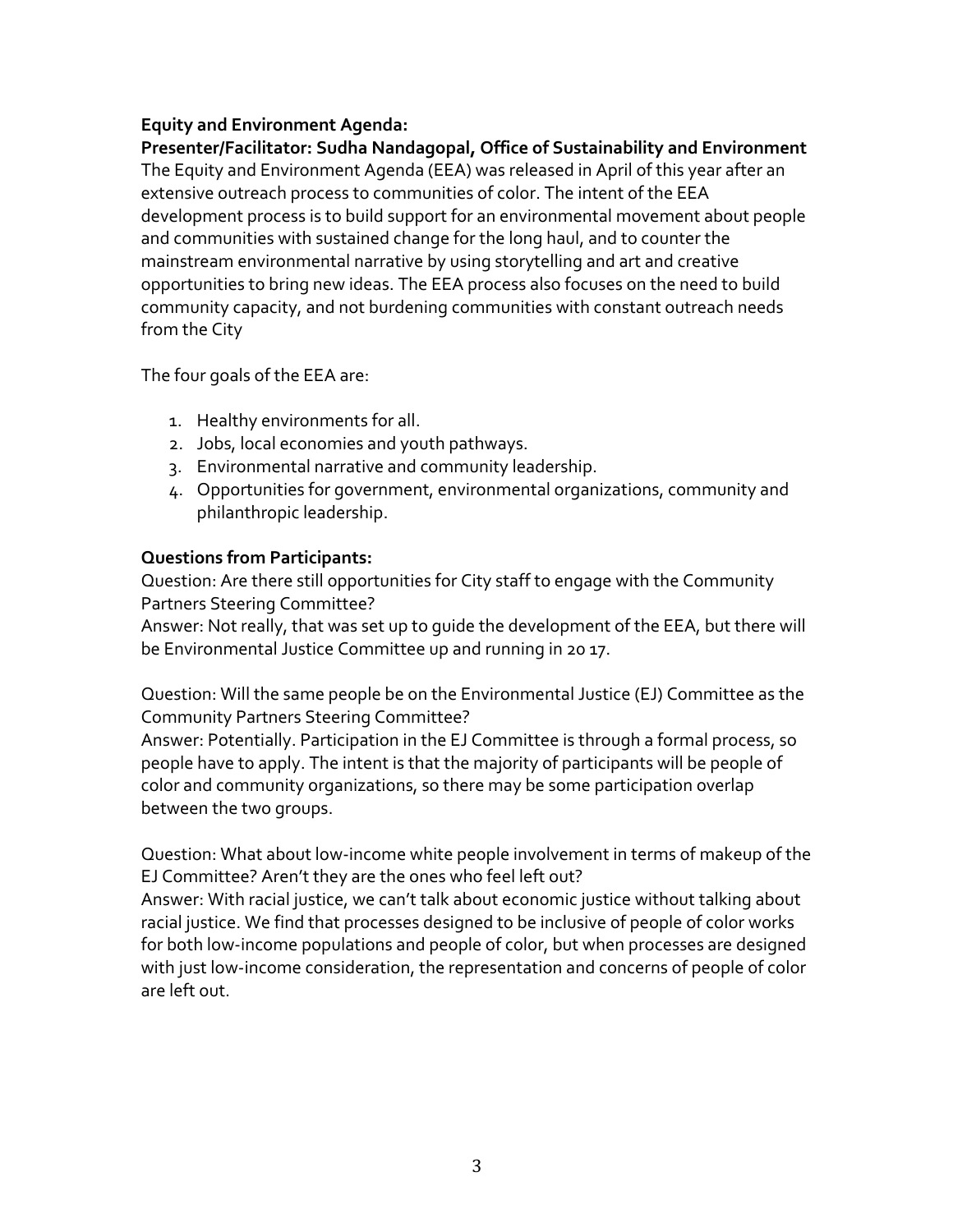## **Group Exercise:**

Breaking into small groups, participants collaborated to answer the following two questions: 

- 1. What urban forestry programs are already advancing the EEA?
- 2. What program/policies/procedures could be improved and enhanced to advance the EEA?

#### Results Group 1

What we're already doing:

- Identified communities
- Affordable housing partnerships (HALA)
- Canopy assessment in City
- Grants to Georgetown and South Park to plant trees (Dirt Corps)
- Pilot projects engaging communities adjacent to restoration areas from grant through King Conservation District
- Street Tree ordinance and management plan

Could be improved:

- Engagement in developing programs/policies/plans
	- $\circ$  Lots of time
	- o Lots of City programs
	- o Lots of communities to engage
- Communicating value of trees and sensitive to different values of different communities
- Better connection of HALA and urban forestry programs

### Group 2:

What we're already doing:

Green Seattle Partnership – restoring forested parks citywide

- SCL urban tree replacement program tree replacement explicitly focused on low income/high diversity neighborhoods
- IDT tree canopy cover assessment informs canopy cover across all neighborhoods
- SDOT Tree Inventory Information access for all (assuming you have a computer and time)
- Providing documents in different languages
- P-Patch, community gardens/City Fruit partnerships and Beacon Hill Food Forest
- SCL "Green Line" transmission ROW on Beacon Hill
- Bee City USA and pro-pollinator programs at Parks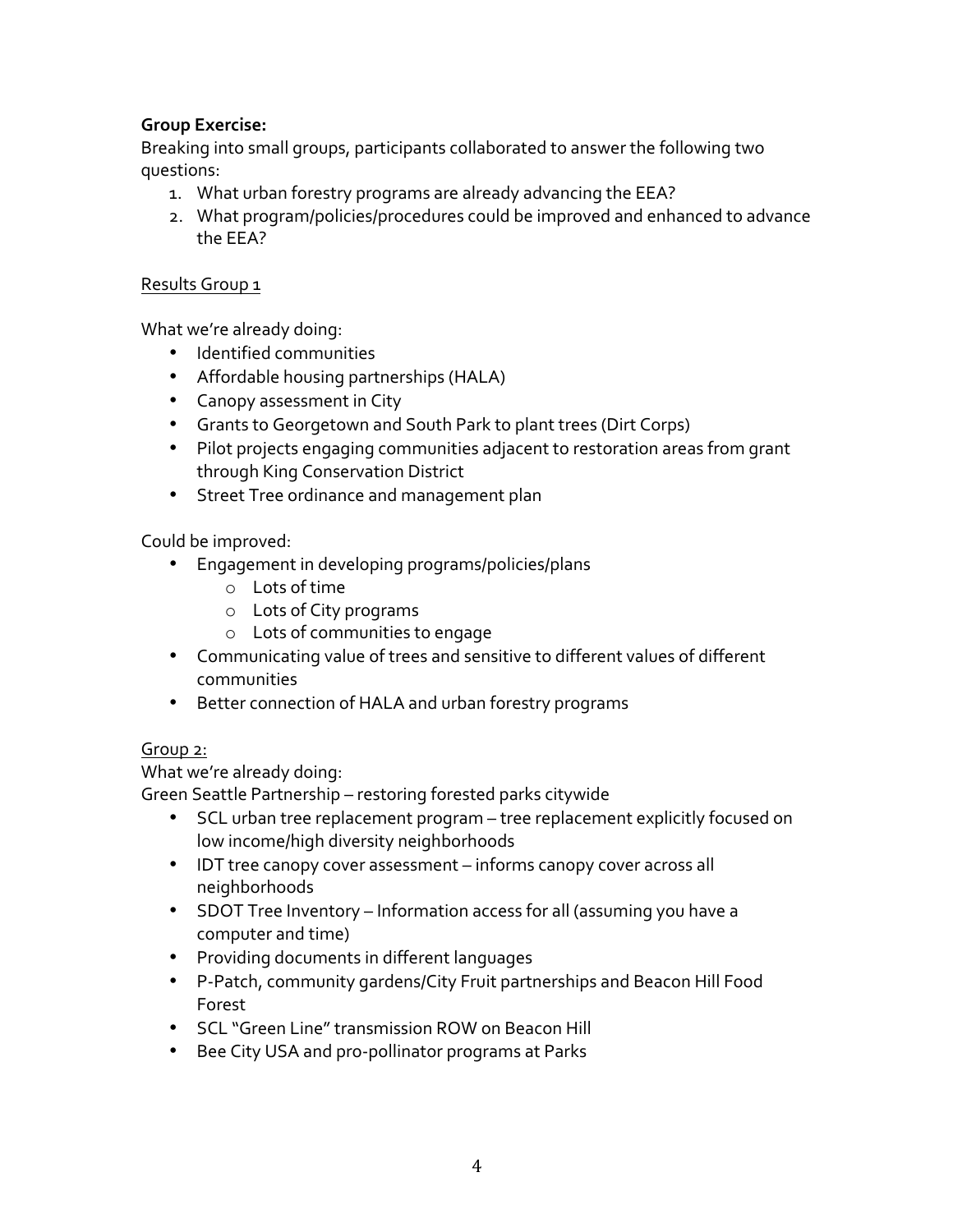Could be improved:

- Move Seattle
	- o Tree plantings (SDOT) focused on replacement in situ rather than EEI focused explicitly
- City Urban Forestry programs could better connect with public schools to engage youth for environmental benefits across the board (mapping/jobs pipeline)
- Hiring diversity for urban forestry within City government
- Providing documents in additional languages
- Increase pro-urban forestry education/information to communities of color especially immigrant communities.
	- $\circ$  Involve and educate to win hearts and minds.
- Need to make street trees public property/responsibility of the City?

### Group 3:

What we're already doing: Healthy Environments:

- Parks tree planting and maintenance, SDOT tree maintenance and planting, Trees for Neighborhoods tree giveaway
- Parks development (new- gap analysis); Tree Ambassadors; Vision Zero; power line/tree maintenance; Green Seattle Partnership; environmental regulations (SDCI); land use zoning; street tree ordinance

Jobs, Local Economies and Youth

• Tree service company training

Could be improved:

- Job training, apprenticeship program for tree trimming positions
- Policy improvements: land use zoning, tree related ordinances, etc. to address inequity (enforcement)
- Communicating value of trees and understanding residents' perspectives of trees-health-environment

# Group 4:

What we're already doing:

- Green Seattle Partnership (How are jobs developed?)
	- o Restoration of open space across Seattle
	- $\circ$  Seattle Tilth and other non-profits engaged in outreach
	- $\circ$  Student Conservation Association training and contracting
	- o Seattle Conservation Corps
	- $\circ$  Goodwill Programs (2 of them)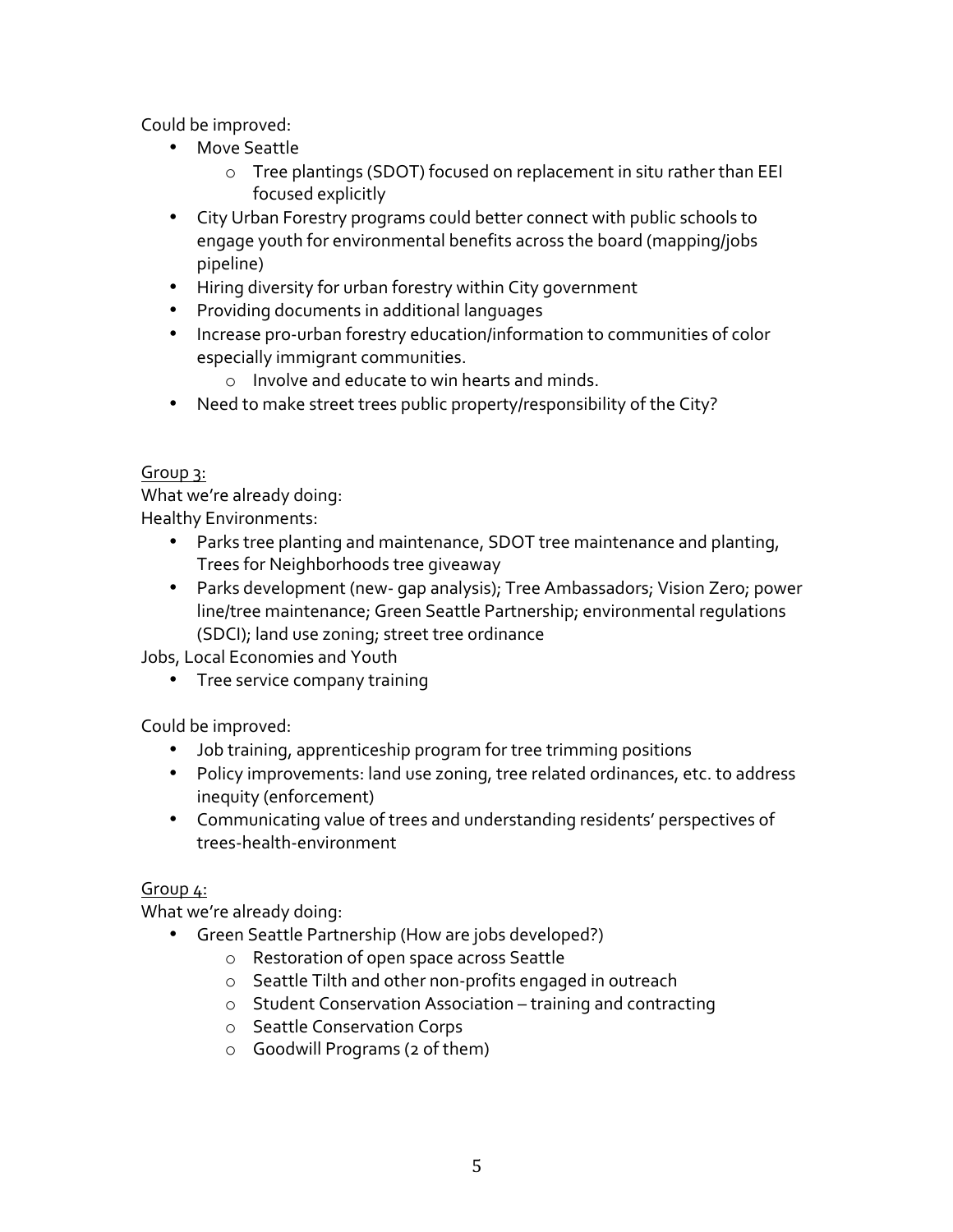- Antioch and Islandwood Program
	- o Environmental education in underserved and environmentally compromised communities
- SCL's Urban Tree Replacement program
- Flood reconnection/riparian forest development
- Transportation investments
	- $\circ$  Priority projects that support underserved communities resourcing

Could be improved:

- GSP: Recruiting/Engagement of forest stewards/volunteers in underserved areas of the city
- Urban Forestry Commission: Broaden represented communities
	- o Tends to be centered around professional organizations or stakeholders
- Broader outreach efforts central coordination needed
- RSJ Equity Toolkit
	- o Myer's Way property (redevelopment proposal)
- Urban street trees in developed areas use design criteria to maximize size and health potential.
- Smart Development
- Cultural norms in considering tree canopy target in all communities (example: feng shui)
	- $\circ$  Gentrification in neighborhoods
- "Get engaged" program
	- $\circ$  Promotion of engaging youth in local government

#### **Racial Equity Toolkit: Facilitator: Andrea Petzel, Broadview Planning**

#### **Discussion Notes:**

The second workshop of the day was focused on moving towards operationalizing the EEA, in part through using the City's Racial Equity Toolkit. The Racial Equity Toolkit lays out a process and a set of questions to quide the development, implementation and evaluation of policies, initiatives, programs, and budget issues to address the impacts on racial equity.

Asked to comment on their experience applying the Racial Equity Toolkit (RET) to urban forestry programs, participants responded:

• This is the right process, but it depends on the program and what we are trying to do. It's useful because it might positively affects the end result of the program.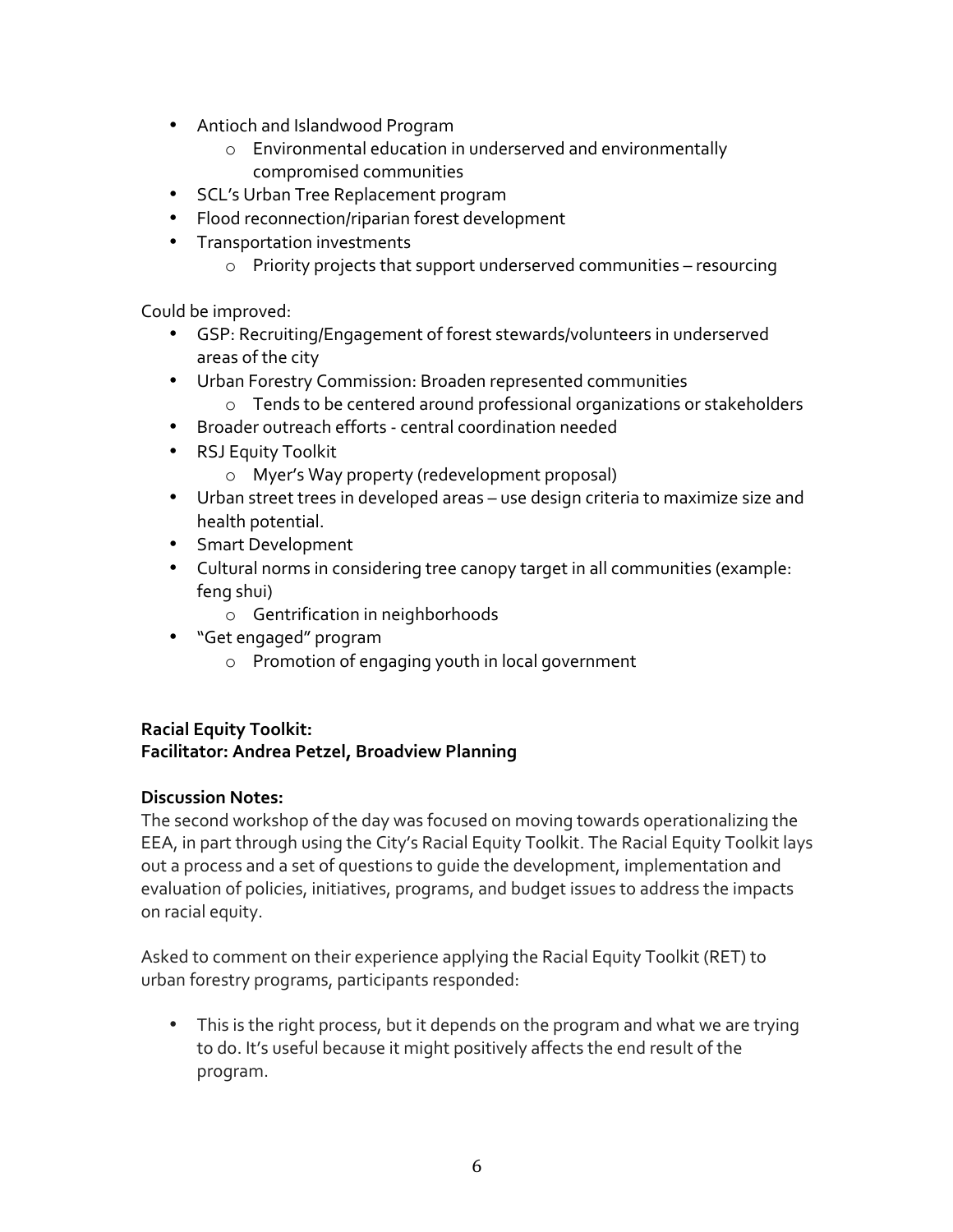- When I took on applying the RET to the Urban Forest Stewardship Plan update I learned that outreach and engagement are very different. I used to think of them as the same. When we do outreach we come to the community with something already 'baked' and ask them for their input. Doing engagement is coming to the community BEFORE we create a policy or a plan and involve them so that they help create the product and express their needs and desires along the way. Then, City staff would put together a product. I realized I did not do any engagement for the last update of the Urban Forestry Stewardship Plan (UFSP). Once we have applied the RET, then it will important to get funding to do inclusive engagement for communities of color, immigrant, refugee and lowincome residents to actively participate and provide input to help shape policies, strategies and actions in the UFSP. Things like providing childcare to support participation would be necessary.
- As Sudha said, nine months of engagement is too short a process. The toolkit comes in after the program is pretty much set. The ability to do outreach hand engagement has passed. Decisions about the program have already been made. The challenge with the toolkit is whether or not the department is really ready to relinguish control of the program. Also, look around who is in the office: white, highly educated, men. Even if they try, they can try and do the equity analysis but they don't have the perspective. What is the City willing to do about this?
- It sometimes feels like the RSJI effort is to get minority groups to advocate for City programs and make it easy to meet our goals. It might be going through a checklist now but on the other side there are true benefits for these communities.
- Are there resources and support? It depends on the department. Katie is working on stakeholder's analysis and working with the SPU team that knows the subject.
- Trying to work with cross-representational teams.
- Sometimes Parks is considered to be the bad guy if the use pesticide or other tools that have some negative effects. As professional experts working on the management of important resources, we know all about RSJI by what we are doing every day in terms of urban forestry. It feels weird in tis applicability to urban forestry related programs. Isn't' that what we do and why we exist? To make sure we are connecting different deliverables to our residents.
- We need to strike a balance between looking at the reasons for a program and listen to the community and engaging in back and forth. The community doesn't necessarily have to have the final say but there should be communication.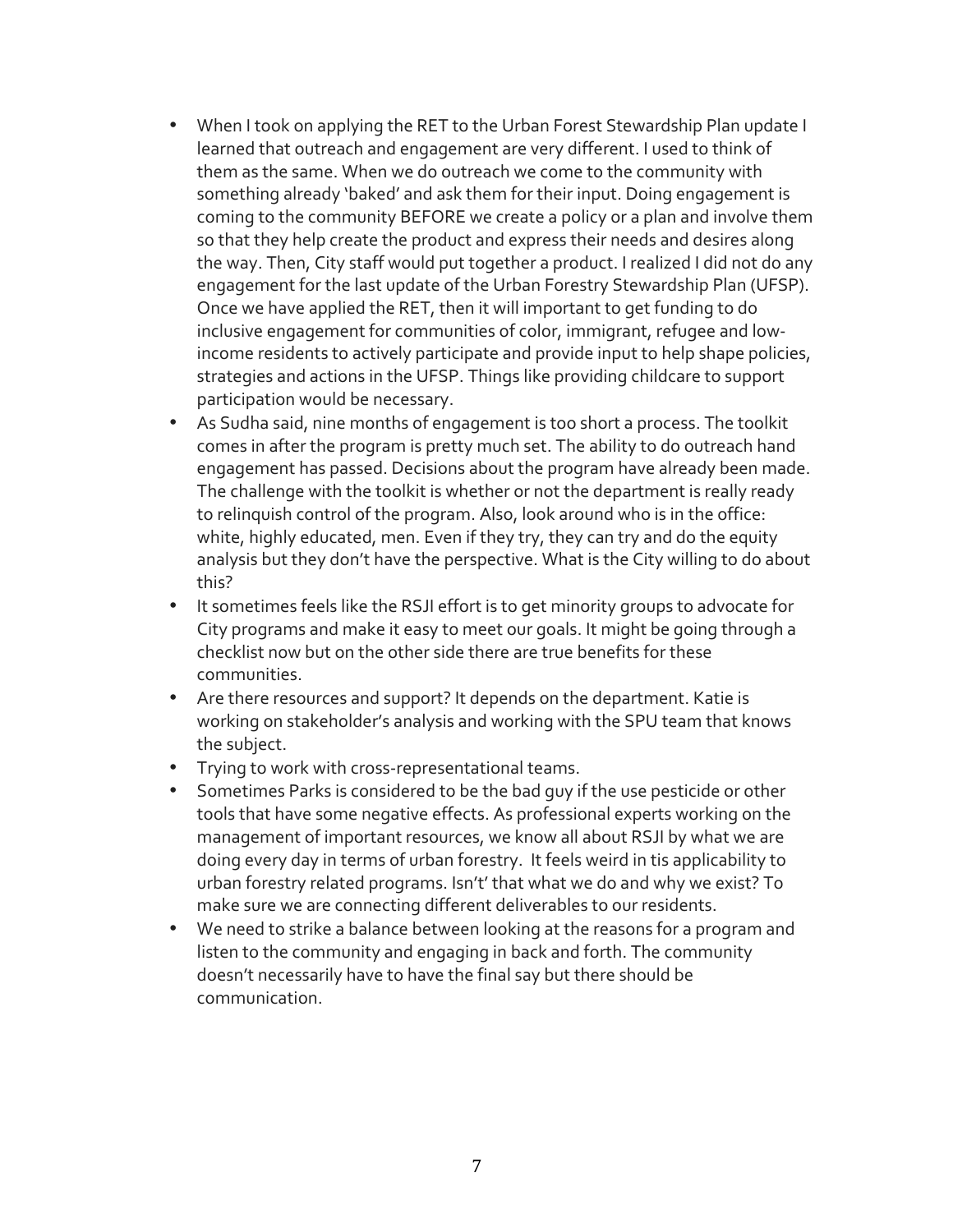### **Group Exercise**

The group then broke into four smaller groups to brainstorm innovative ways on how to connect and advance urban forestry and social equity goals. Groups came up with the following responses:

#### Group 1:

- Plant evergreens around police stations and share research on calming effect
- Advance GSP restoration efforts on private property
- Reduce energy costs in schools
- Strong non-profits analyze asthma and targets high asthma neighborhoods with plantings
- Funding to reduce CSO through increased tree planting on impervious surfaces
- Fruit tree stewardship City Fruit gleaning in disadvantaged neighborhoods
- Full engagement leads to universal stewardship
- More trees will reduce crime
- Trees increase IQ and without power lines there will be more and bigger trees
- Cost for sidewalks will create jobs with equitable pay
- Pedestrian and bike connections through fully restored unimproved ROW
- Next generation forest stewards = diverse leaders

#### Group 2:

- Healthy forests/healthy communities
- Treed streets without power lines provide safe, calming avenues/access to save schools
- Integrated community out of work/live/school/ like Junior Achievement
- Food forests/P-Patches
- Fruit trees in the greenways
- Revise Crime Prevention through Environmental Design (CPTED) policy for the City (Council supports)

#### Group 3

- Volunteer opportunities met the needs and provide opportunity for all communities
- Early urban forestry education leading to a more diverse urban forestry workforce
- More diverse urban forestry workforce = more equitable urban forestry outcomes
- Removing invasive species from public natural areas will improve green space access
- Targeted employment programs for planting street tress in targeted neighborhoods
- Utilize the stewardship ethic to assure each community adequate housing for its diverse residents